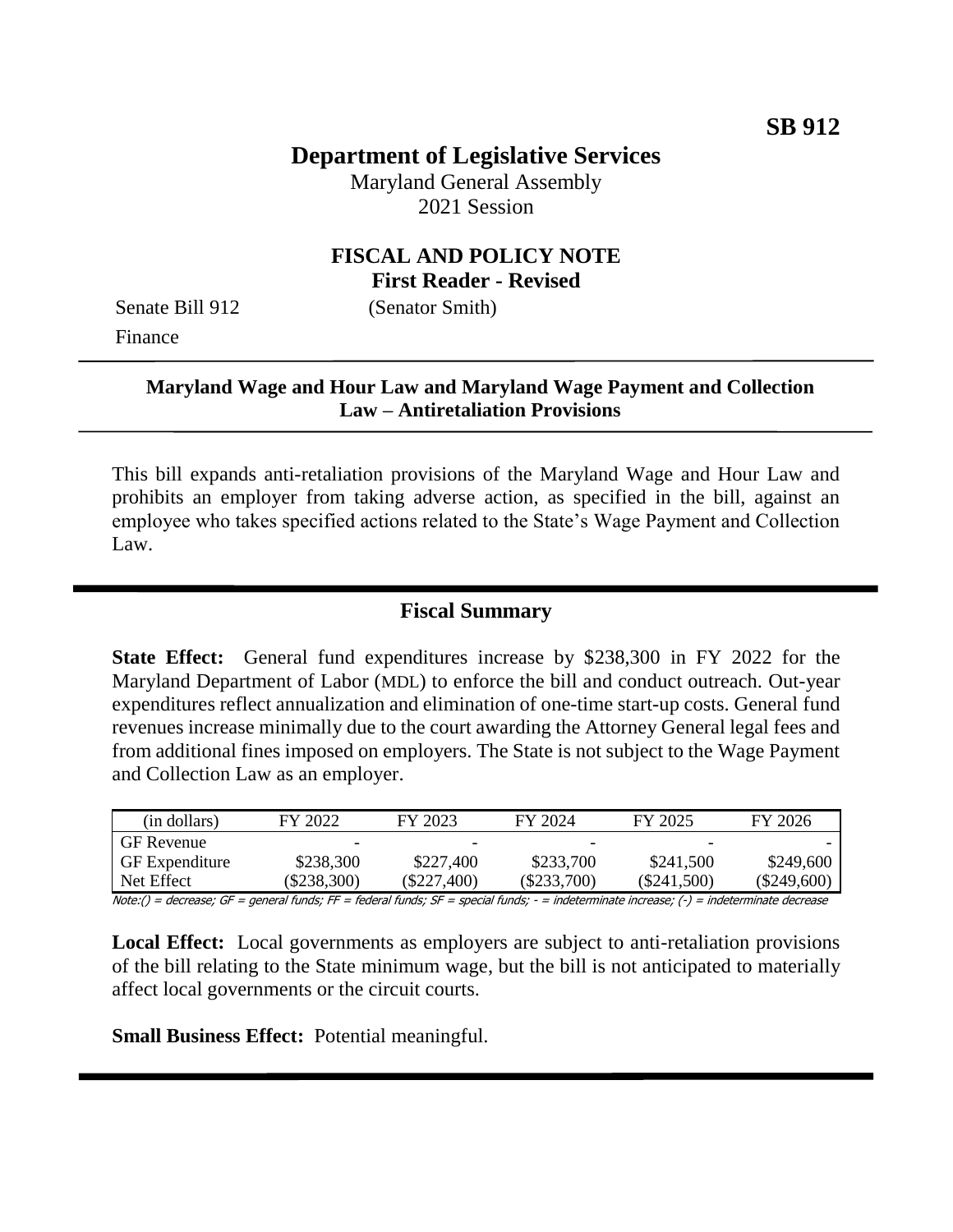# **Analysis**

#### **Bill Summary:**

#### *Maryland Wage and Hour Law*

For the purpose of anti-retaliation provisions, an "employee" includes an individual who was employed by the employer within three years before the date of the complaint. An employer may not take adverse action as specified in the bill or otherwise discriminate against an employee because the employee took specified actions or because an employer believes that the employee may take specified actions. An individual, instead of an employee as provided under current law, is prohibited from (1) making a groundless or malicious complaint to the Commissioner of Labor and Industry or (2) in bad faith bringing an action or testifying in an action or a proceeding related to the bill.

If there is a preponderance of evidence that a specified prohibited activity was a contributing factor in an employer's alleged retaliation or adverse action, the defendant bears the burden of proof to prove by clear and convincing evidence that the alleged adverse employment action would have occurred for legitimate, nondiscriminatory reasons even if the employee had not engaged in the protected activity. If the adverse action or discrimination occurs within 180 days after an employee engages in protected activities, it is presumed that the adverse action was retaliation unless it can be rebutted by clear and convincing evidence that it was not retaliation. The commissioner must keep confidential the name of the employee or another person identified in a complaint or an investigation unless the commissioner determines that the employee's name should be disclosed, with the employee's consent, to further investigate the complaint.

An employee may bring an action against an employer on behalf of the employee and other employees similarly affected. An action generally must be filed within three years after the employee knew or should have known of the employer's action.

If a court determines that an employee is entitled to judgment in an action, the court must allow against the employer reasonable counsel fees and other costs of the action. If a person is found to have violated certain provisions of the bill, the commissioner or court must require the person to pay the greater of actual damages plus liquidated damages or \$500 for each day that the violation continued. If an employer subsequently violates provisions of the bill within six years after a previous violation, the commissioner or court must assess against the employer a civil penalty of at least \$10,000. The commissioner and a court may order additional civil penalties and any other appropriate relief for violations under the bill. Each civil penalty assessed under the bill must be paid to the general fund.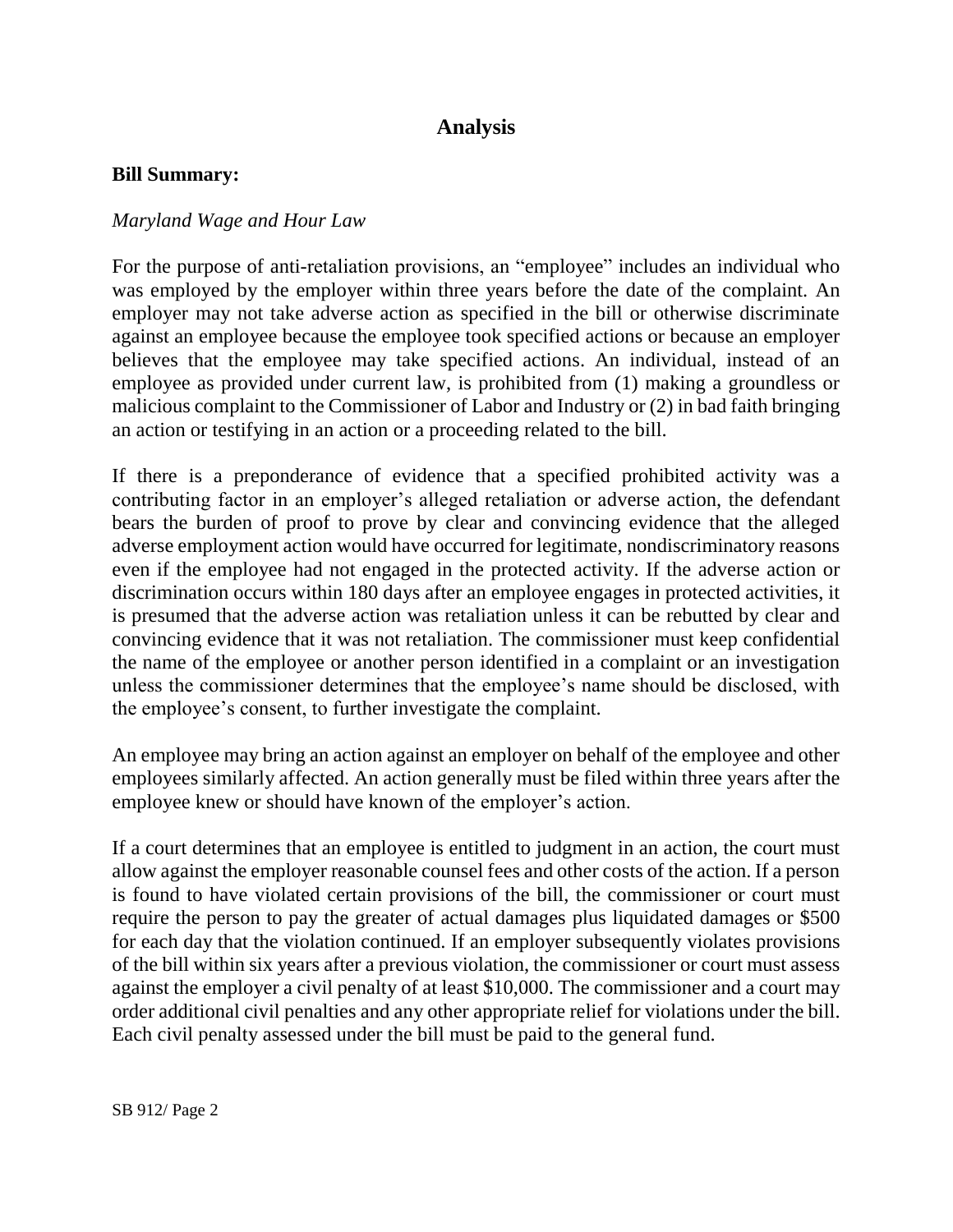## *Maryland Wage Payment and Collection Law*

An employer may not take adverse action against an employee as specified in the bill, pay or agree to pay an employee in a manner that violates the Maryland Wage Payment and Collection Law, or hinder or delay the commissioner in enforcing the law.

The bill applies enforcement provisions, civil penalties, and remedies provided under the adverse action and anti-retaliation provisions of the Maryland Wage and Hour Law to specified violations of the Maryland Wage Payment and Collection Law, and assessed civil penalties must be paid to the general fund.

**Current Law:** For a description of Maryland's enforcement of minimum wages, please see the **Appendix – Maryland Wage and Hour Law**.

#### *Maryland Wage Payment and Collection Law*

Maryland's Wage Payment and Collection Law regulates the payment of wages by employers in the State. The law requires employers to pay workers the wage promised; establish regular paydays; pay wages when due; pay employees in a specified manner; pay employees at least once every two weeks or twice in each month, with exceptions; furnish employees with a statement of gross earnings; advise employees of their rate of pay and designated payday; and pay employees all wages due on termination of employment. MDL's Division of Labor and Industry enforces the State's Wage Payment and Collection Law. Unless otherwise specified, the definition of "employer" in the State's Wage Payment and Collection Law does not include units of government.

The commissioner may investigate a violation of the Wage Payment and Collection Law only upon receipt of a written complaint by an employee. Whenever it is determined that the State's Wage Payment and Collection Law has been violated, the commissioner may (1) try to resolve the violation informally through mediation; (2) ask the Office of the Attorney General to bring an action on behalf of the employee; or (3) bring an action on behalf of the employee in the county where the violation allegedly occurred.

However, for wage complaints amounting to \$5,000 or less, the Commissioner of Labor and Industry uses an expedited process. For these cases, the commissioner must review the complaint and may investigate the claim and may either issue an order requiring the employer to pay or dismiss the claim. Within 30 days after receipt of the order to pay wages, the employer may request an administrative hearing. Under specified circumstances, the commissioner may proceed in District Court to enforce payment of the order.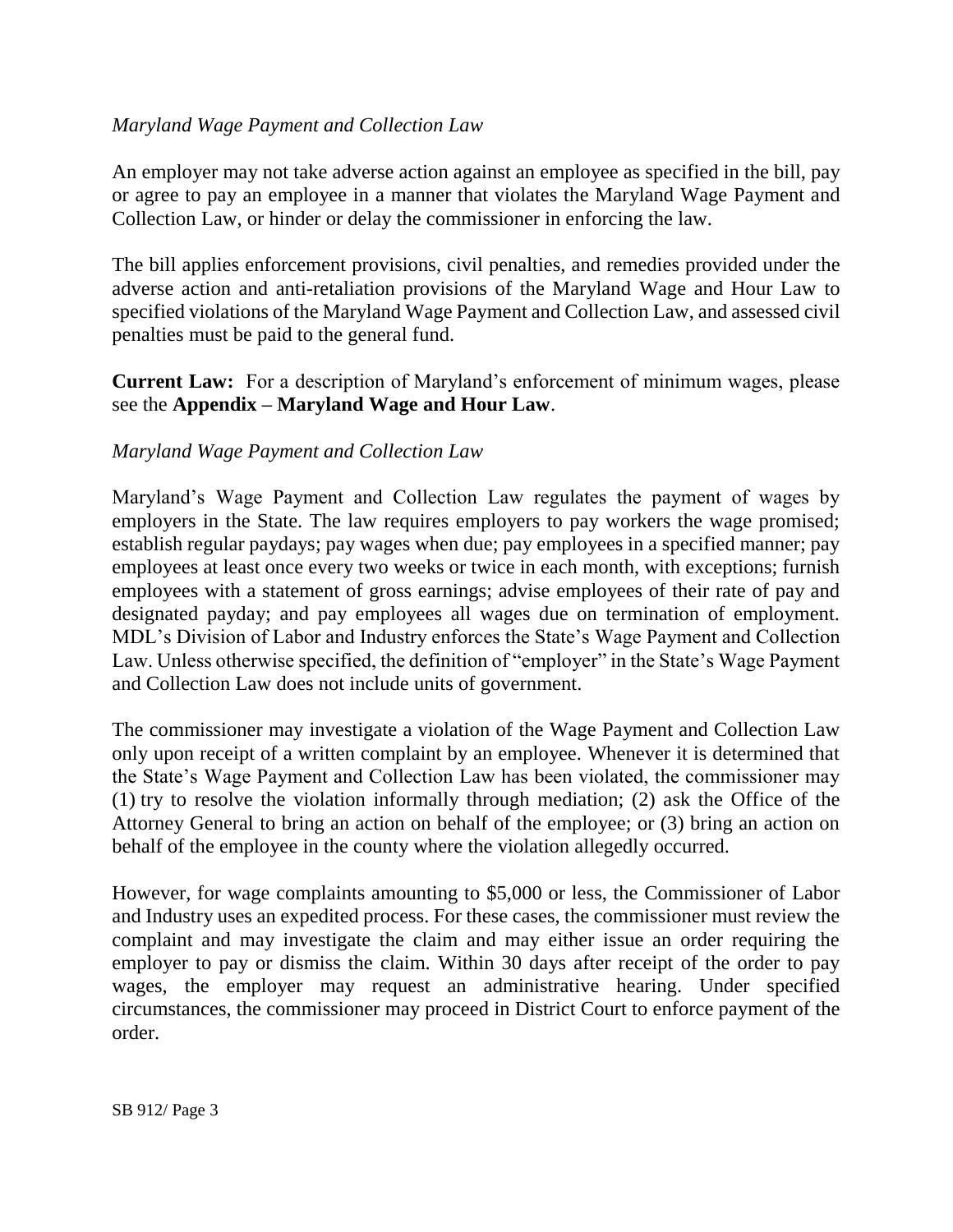For wage complaints over \$5,000, an employee entitled to wages from an employer may – after two weeks have elapsed – bring an action against the employer in a court of competent jurisdiction to recover the unpaid wages.

If a court determines that an employer withheld an employee's wage unlawfully, and not as a result of a *bona fide* dispute, the court may award the employee up to three times the amount of wages owed, counsel fees, and other costs.

Employers who violate the State's Wage Payment and Collection Law are guilty of a misdemeanor and may be fined up to \$1,000.

**State Revenues:** General fund revenues may increase minimally from penalties paid by employers who are found by MDL to be in violation of the Maryland Wage and Hour Law or the Maryland Wage Payment and Collection Law. Additionally, general fund revenues increase, likely minimally, to the extent the Office of the Attorney General is awarded reasonable counsel fees and other costs.

**State Expenditures:** As the bill expands the anti-retaliation provisions in current law, the Division of Labor and Industry anticipates receiving as many as 100 claims per year alleging adverse action violations. MDL cannot absorb the additional workload within existing resources and requires additional staffing to respond to the increase in inquiries and complaints prompted by the bill. The regular staff needed to respond to and manage the additional workload created by the bill includes an assistant Attorney General and two civil rights officers (each of whom could handle 50 cases a year) Additionally, changes must be made to the complaint tracking database used by the Employment Standards Service and Wage and Hour units.

Thus, general fund expenditures increase for MDL by \$238,314 in fiscal 2022, which accounts for the bill's October 1, 2021 effective date. This estimate reflects the cost of hiring two civil rights officers and one assistant Attorney General to investigate complaints and enforce the new requirements. It includes salaries, fringe benefits, one-time start-up costs, and ongoing operating expenses.

| <b>Regular Positions</b>                    | 3.0       |
|---------------------------------------------|-----------|
| <b>Regular Salaries and Fringe Benefits</b> | \$164,905 |
| One-time Start-up Costs                     | 60,370    |
| <b>Ongoing Operating Expenses</b>           | 13,039    |
| <b>Total FY 2022 State Expenditures</b>     | \$238,314 |

Future year expenditures reflect full salaries with annual increases and employee turnover, termination of one-time costs, and ongoing operating expenses.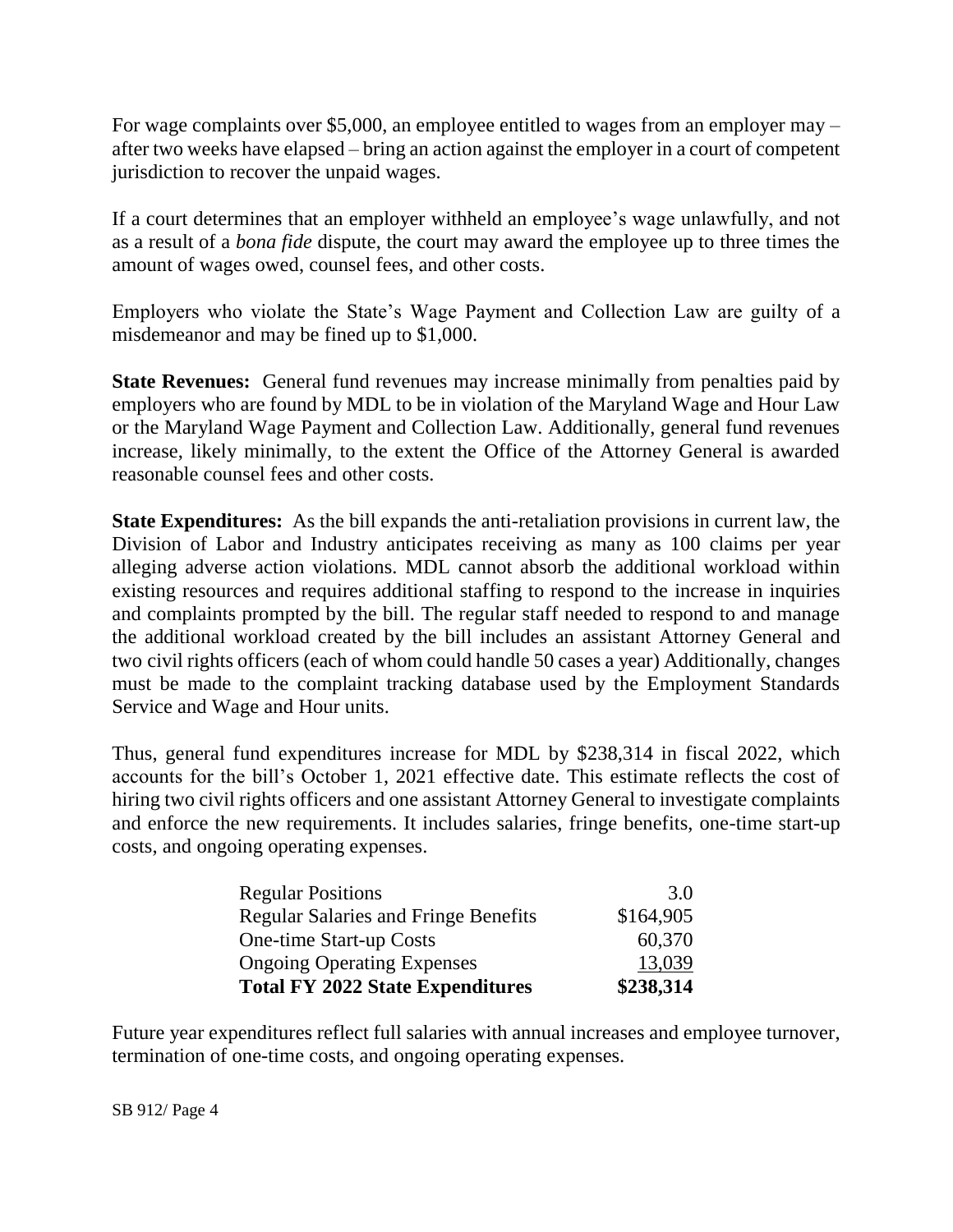The bill is not expected to materially affect the workload of the District Court.

**Small Business Effect:** Small businesses are subject to expanded anti-retaliation provisions of the Wage and Hour Law and the Wage Payment and Collection Law.

# **Additional Information**

**Prior Introductions:** None.

**Designated Cross File:** None.

**Information Source(s):** Judiciary (Administrative Office of the Courts); Maryland Department of Labor; Department of Legislative Services

**Fiscal Note History:** First Reader - March 16, 2021 rh/mcr Revised - Correction - July 14, 2021

Analysis by: Michael Sanelli Direct Inquiries to:

(410) 946-5510 (301) 970-5510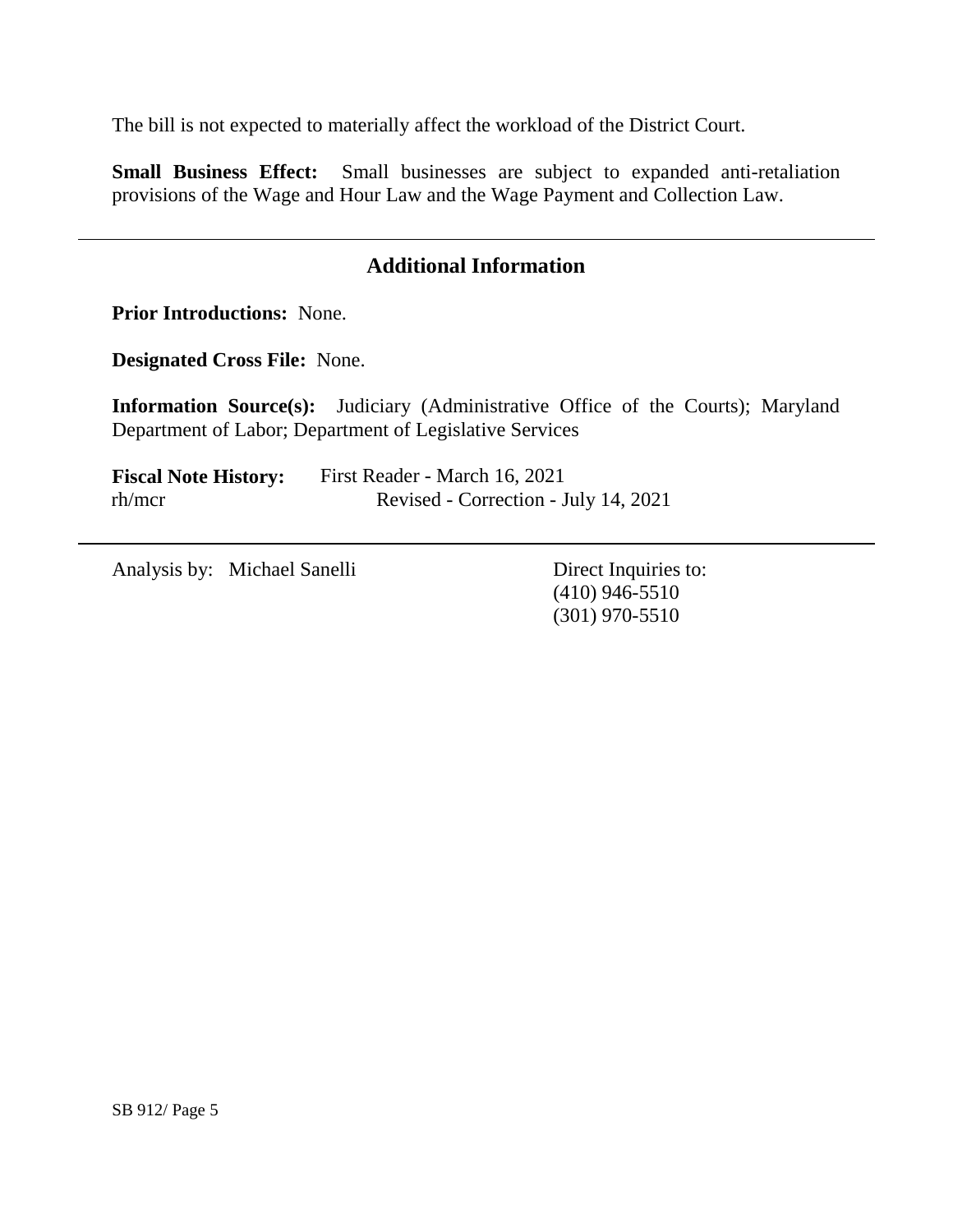# **Appendix – Maryland Wage and Hour Law**

The Maryland Wage and Hour Law is the State complement to the federal Fair Labor Standards Act, which specifies minimum wage and overtime requirements for employers and employees in the State. Chapters 10 and 11 of 2019 increase the State minimum wage rate for employers with 15 or more employees in increments until the full phase-in of \$15.00 per hour on January 1, 2025. For employers with 14 or fewer employees, the wage rate reaches full phase-in on July 1, 2026.

The Board of Public Works (BPW), however, may temporarily suspend one scheduled increase in the State minimum wage for one year between October 1, 2020, and October 1, 2024, if it determines that the seasonally adjusted total employment is negative as compared with the previous six-month period. If total adjusted employment is negative, BPW may also consider the recent performance of State revenues in making its determination.

The Acts specify that, unless the federal minimum wage is set at a higher rate, the State minimum wage for employers with 15 or more employees is as follows:

- \$11.75 per hour as of January 1, 2021;
- \$12.50 per hour as of January 1, 2022;
- \$13.25 per hour as of January 1, 2023;
- \$14.00 per hour as of January 1, 2024; and
- **S15.00 per hour as of January 1, 2025.**

The State minimum wage for an employer that employs 14 or fewer employees is as follows:

- \$11.60 per hour as of January 1, 2021;
- \$12.20 per hour as of January 1, 2022;
- \$12.80 per hour as of January 1, 2023;
- \$13.40 per hour as of January 1, 2024;
- \$14.00 per hour as of January 1, 2025;
- \$14.60 per hour as of January 1, 2026; and
- $\bullet$  \$15.00 per hour as of July 1, 2026.

An employer may pay 85% of the State minimum wage rate to employees younger than age 18.